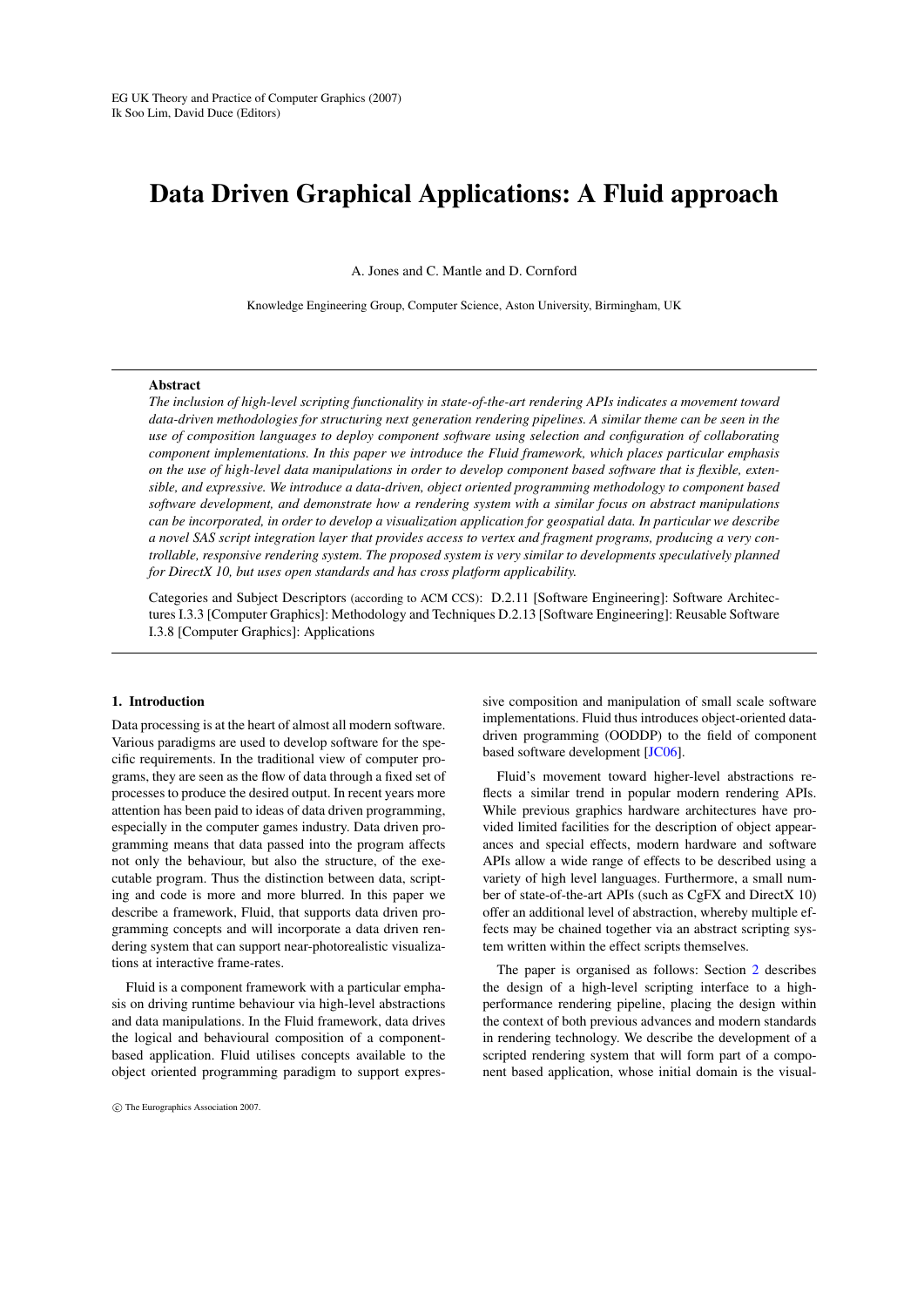ization of geospatial scenes. Section [3](#page-4-0) provides an overview of the Fluid project, relating its current incarnation to an earlier prototypical implementation. We describe our plans to include a data-driven rendering system as part of the final proof-of-concept system. Focusing on the use of data-driven methodologies, we describe how application composition and runtime behaviour may be driven by high-level data manipulations. We conclude in Section [4](#page-7-1) with an overview of the relationship between the Fluid framework and the rendering technologies described.

## <span id="page-1-0"></span>2. A data-driven rendering pipeline

The complexity and dynamic nature of modern real-time rendering software has matched the extraordinary power and flexibility of modern graphics hardware. Simple textured surfaces have been replaced by near-photorealistic representations using physical approximations, and developers now have the ability to apply film-quality pre- and post-process effects to rendered scenes. A generic real-time render system must give developers and artists low-level control of the rendering process, whilst still maintaining the speed required for real-time applications.

We propose a generic, data-driven render system to sit between client application and graphics library (GL), which uses text-based, human-readable descriptions of effects and a scripting component to abstract the vast majority of the logic required to generalize the creation and use of effects. The PirateHat render system library (PirateHatlRS), currently under development, operates on one or more effect definition files, each containing chains of embedded pipeline control scripts.

#### 2.1. Architecture of graphics hardware, past to present

The typical render pipeline, as employed by the majority of modern graphics hardware, can be seen in Figure [1.](#page-1-1)



<span id="page-1-1"></span>Figure 1: *A typical hardware render pipeline.*

The render pipeline, however, does not simply concern the

graphics hardware. Its layered nature is illustrated in Figure [2.](#page-1-2) A rendering pipeline extends out of the graphics hardware, through its driver and a graphics library, into the application. The capabilities of graphics hardware, however, have always determined the capabilities of higher-level abstractions.



<span id="page-1-2"></span>Figure 2: *The four layers which make up a rendering pipeline, from the most abstract level to the finished, rendered image.*

## 2.1.1. Fixed function rendering pipelines

Early commercially-available GPUs had fixed pipelines, which conformed to the specifications of one or more specific graphics libraries. The rendering available through fixed-function GPUs was very limited, allowing only the material properties, texturing and lighting prescribed by the specification of the GL in use. Once vertex and texture data was submitted to the GPU through a GL, client applications had no direct control over the rest of the rendering process; the data was pushed through the pipeline, and the resulting rasterization was displayed.

#### 2.1.2. Configurable rendering pipelines

The limitations of fixed-functionality pipelines were partly addressed by the next generation of GPUs, through the introduction of configurable pipelines. Configurable pipelines allowed developers to indirectly manipulate the rasterization of fragments by configuring the inputs and outputs of combiner registers inside the GPU. This provided more flexibility in shading, allowing more realistic lighting based on more complex physical models, and enabling developers to use effects such as bump mapping in real-time rendering for the first time. However, the way in which configurable functionality was exposed was at times complicated and unintuitive, and based in part on vendor-specific extensions. This required client applications to provide multiple render paths for different hardware, each utilizing the functionality available to a specific set of GPUs.

## 2.1.3. Programmable rendering pipelines

The next leap forward in graphics hardware saw the introduction of programmable GPUs, where vertex and fragment processing is performed by dedicated programmable subprocessors with their own instruction sets. Through Shader Model version 1.x in Direct3D 8.0, and vendor-specific vertex and fragment program extensions in OpenGL, developers were given the freedom to completely rewrite parts of the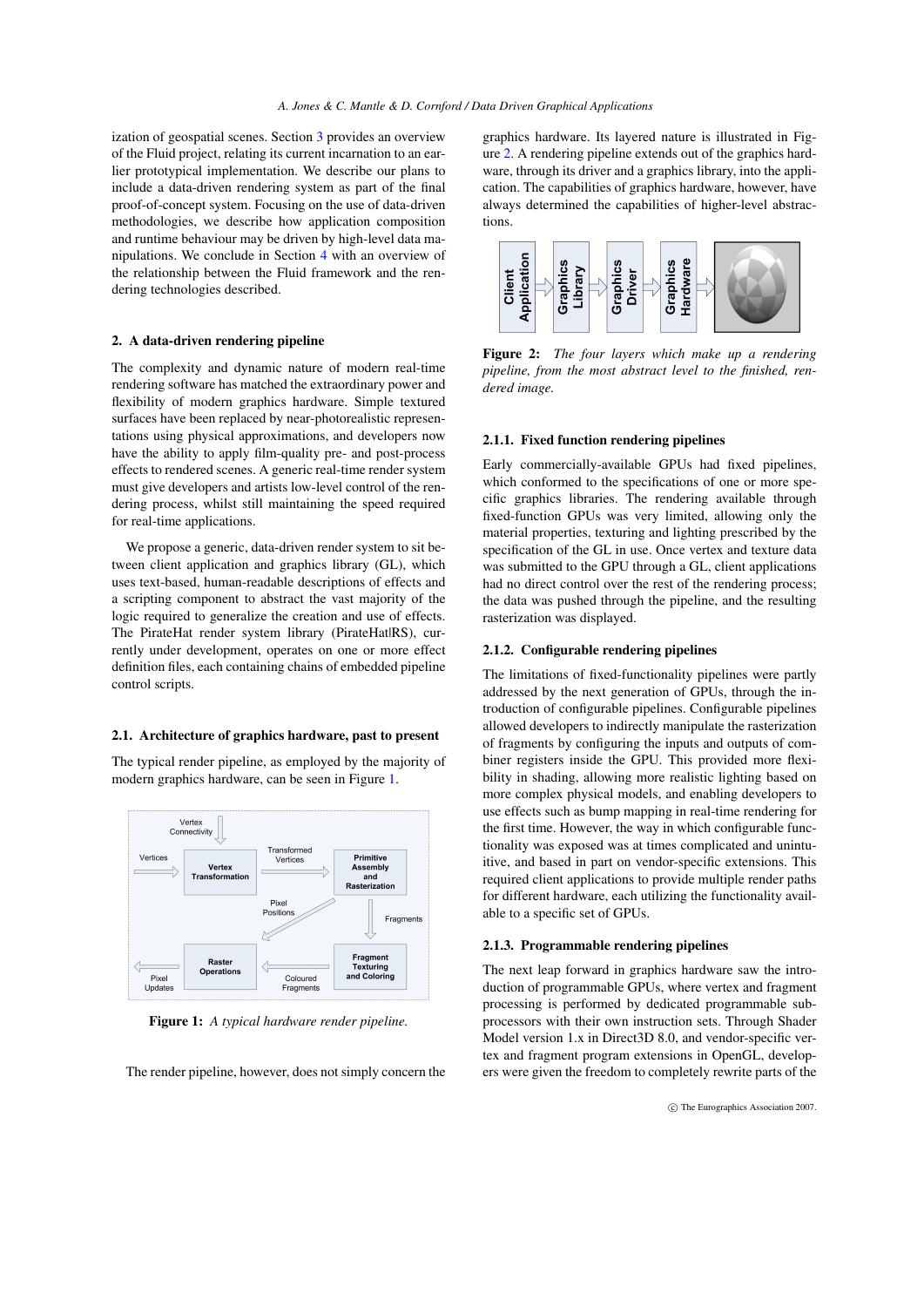rendering pipeline which reside on the server (GPU) side. This was achieved by submitting to the GL two programs, both written in dedicated assembly languages: one which replaced the vertex processing part of the pipeline, and another which replaced the fragment rasterization part.

Further advancements in GPU technology have permitted longer, more advanced programs to be written; this has been reflected in the two dominant graphics APIs. Shader Model version 2.0 and the High-Level Shading Language (HLSL) arrived with Direct3D 9, version 3.0 was added in a later revision, and version 4.0 will be central to Direct3D 10. Vendor-specific extensions to programmable functionality in OpenGL were combined and standardized by the ARB into ARB\_vertex\_program and ARB\_fragment\_program; version 2.0 of OpenGL added support for the OpenGL Shading Language (GLSL).

#### <span id="page-2-0"></span>2.2. Current technologies

The advances in GPU hardware have continued apace, with designers and manufacturers taking advantage of new technology, ever-increasing GPU clock speeds and the parallel nature of rendering to keep the latest generation of graphics cards ahead of even the speed increases predicted by Moore's Law [\[Moo65\]](#page-7-2).

Probably the most significant recent development has been the replacement of low-level assembler with dedicated shading languages, which are closer to the programming languages used to create code for CPUs, and therefore much more intuitive. Direct3D 9 introduced HLSL, and version 2.0 of OpenGL included new ARB-approved extensions for writing GPU programs using GLSL. A third language, Cg (C for Graphics), was developed by NVIDIA in parallel with HLSL, and can be used with both OpenGL and Direct3D. Sh, originally part of the SMASH project [\[MQP02\]](#page-7-3), offers an alternative approach to manipulating GPU behaviour using high level scripts embedded in the application code.

HLSL, GLSL and Cg use a C-like syntax, familiar to most programmers, with implicit support for composite data types like floating-point vectors and matrices. Sh provides similar capabilities via its C++ types and operators.

## 2.3. A scripted approach to rendering pipelines

While the power and programmability of modern graphics hardware and GLs permits developers to create complex surface, pre-process and post-process effects, the logic required to implement these effects in a generic way extends far beyond the GL and GPU, into the client application itself.

Microsoft have created the FX file format, designed to package an effect, which uses the concept of techniques and passes. An effect can have one or more techniques, each of which targets specific hardware. Techniques have a number of passes which, when combined, produce the effect. Each pass holds the required state changes and GPU programs. Other required objects, such as textures and arbitrary values, are declared as effect-wide variables. Support for FX files is built into Direct3D, and is also provided to applications using either OpenGL or Direct3D through NVIDIA's CgFX framework [\[FK03\]](#page-7-4).

FX files provide a basic way to modify rendering pipeline behaviour. However, FX files describe only static state changes, and on their own do not contain enough information to describe a full range of effects. In order to remedy this, Microsoft recently released a standard for adding a scripting component to FX files, in the form of Standard Annotation and Semantics (SAS). As SAS script is embedded in the techniques and passes of effects, complex chains of script are formed, with each script driving part of the effect it controls. Operating at a higher level of abstraction than the shading languages presented in section [2.2,](#page-2-0) SAS facilitates the runtime combination of individual scripts in order to define more complex and dynamic rendering effects and processes.



<span id="page-2-1"></span>Figure 3: *The position of the render system layer with regard to the rendering pipeline.*

PirateHat|RS is a C++ library which provides a complete interface between a client application and the GL by wrapping the CgFX platform with an additional layer of abstraction (Figure [3\)](#page-2-1). A complete abstraction, in this case, is a requirement; the RS must fully replace calls from the client application to the GL. It is infeasible for both the client application and the RS to share the responsibilities of interacting with the GL, due to the rendering methods employed by the RS, which will be elaborated on shortly. A complete abstraction also has other benefits. It permits close management and instancing of resources, and optimizations to the rendering process. Client applications primarily interact through a PirateHat|RS IRenderSystem interface object, which is implemented internally as a RenderSystem object.

PirateHat|RS operates on modified FX files, which are given the file extension \*.cgfx, and referred to as shaders in PirateHat|RS terminology. The modifications required to convert an FX file to a CgFX file are trivial, mainly thanks to Cg being almost identical to HLSL, along with the underlying functional similarities between Direct3D and OpenGL. Some modifications are simple identifier replacements: substituting "PixelShader" for "FragmentProgram", for example. Other modifications are slightly more involved: matri-

c The Eurographics Association 2007.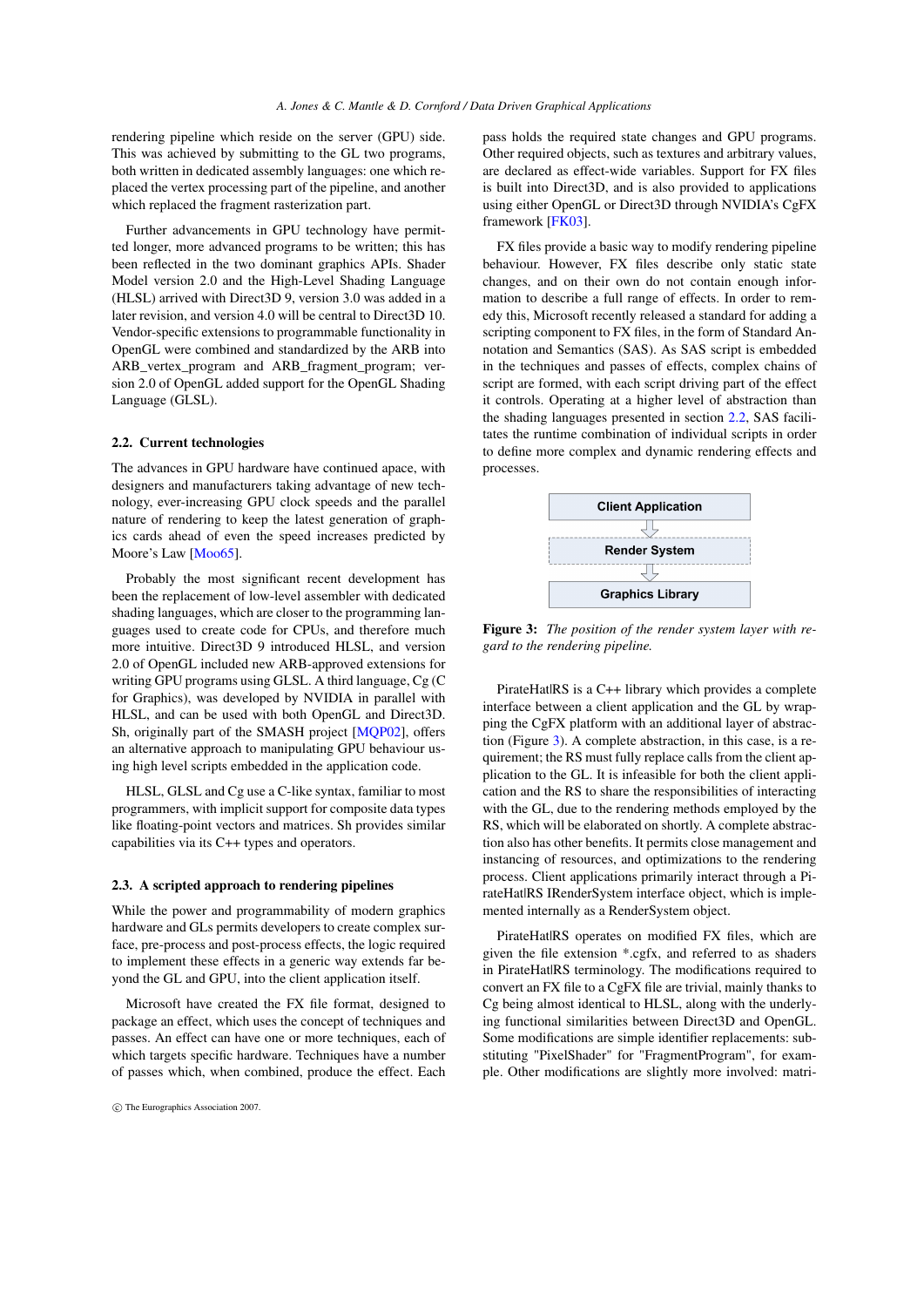ces must be converted from the row-major order expected by Direct3D to the column-major order OpenGL requires. It would be a simple exercise to write a program which automated the conversion of FX files into CgFX files; so far, however, we have relied on manual modification.

The extension of the render pipeline provided by Pirate-Hat|RS relies on SAS scripting. As outlined above, SAS script is embedded into FX files through "Script" annotations, which provide additional semantic information to applications. Annotations reside in techniques and passes, and also in a special effect variable which carries the STANDARDSGLOBAL semantic. SAS script comprises a set of commands, each taking the form of an assignment, each instructing the RS to dynamically change the state of the GL, the state of the RS itself, or the state of the script execution. Each script is composed of one or more of these commands, which are executed serially by the RS. Several of the commands form the basis for loops, and conditional branching is also permitted through the use of a modified, n-ary ?: operator. Figure [4](#page-3-0) contains some sample SAS script, taken from the standalone technique of a post-process negativeimage shader.

```
string Script =
"RenderColorTarget0=SceneTexture;"
"RenderDepthStencilTarget=DepthBuffer;"
"Clear=Color;"
"Clear=Depth;"
"ScriptExternal=color;"
"Pass=p0;";
```
<span id="page-3-0"></span>Figure 4: *An example SAS script taken from a negativeimage shader. Note that the individual strings will be concatenated to form a single script delimited by semicolons. Interested readers may refer to the DirectX Standard Annotations and Semantics Reference [\[Mic\]](#page-7-5) for more information.*

When client code requests through an IRenderSystem interface that a shader be loaded, the CgFX file specified is opened through the CgFX framework, and the SAS script is extracted and parsed. PirateHat|RS contains a class for each command, based on a common ICommand superclass interface, which perform the task of the command they represent by calling methods on the RenderSystem object. Command classes are created sequentially through a factory pattern as required by the ordering of the commands in the script, and each script is therefore composed of a vector of commands. Shaders are always one of two types. FX file terminology refers to these types as "scene" and "object"; PirateHat|RS terminology prefers the RenderMan-inspired labels "imager" and "surface". The former operate on the framebuffer before and after rendering of objects has taken place; the latter operate on objects themselves. Prior to rendering, the client application specifies which imager shaders it would like applied to the scene before and after rendering, and these are placed in an internal list. Each geometric object in the scene has a surface shader attached when it is created through the IRenderSystem interface.

During rendering, each imager shader in the list is visited, and the effect-wide script from it's STANDARDSGLOBAL variable is executed. This script will contain, among other things, a Technique command, specifying a technique to execute, and each of these will contain one or more Pass commands, specifying a pass to execute. The CgFX framework is used manage the setting of pass states.

In order to be executed, a script has a "frame" created for it, which contains a copy of the script, a command counter and other data related to the script's execution. This is exactly the method through which function calls are handled by traditional programming languages. Frames are pushed on to a call stack, and execution of the script at the top of the stack continues until the script ends, and it's frame is popped off the call stack, or until it specifies another script should execute through the Technique, Pass or ScriptExternal commands. In this way, each script can be thought of as a function, with all of the scripts together comprising a program which drives the PirateHat|RS rendering pipeline.

Once all imager shaders in the list have been executed, the geometric objects which populate the scene are rendered with their surface shaders (all of which also contain SAS scripts), and the call stack unwinds as all shaders finish executing. An interesting side-effect of this traditional stackbased execution (along with correct use of the ScriptExternal command in the scripts themselves) is that a highlevel execution order of the scripts in the list is guaranteed: pre-process shaders execute first, followed by the rendering of scene geometry, and finally post-process shaders are executed. This is extremely useful to client applications, as properly-written imager shaders can be added to and removed from the list while only taking into account the respective positions of other shaders in the same category (i.e. pre- and post- processing).

## 2.4. Summary

A rendering pipeline is much more than just the familiar graphics pipeline. The client application itself is a large and important part, and must be written to control and take advantage of the hardware available. A scripted approach to rendering pipelines provides high-level abstraction, but retains the great flexibility required in rendering. Wrapping this scripted functionality inside a render system layer further enhances the abstraction, permitting an entire library of code to be reused, and providing a stable platform for client applications to be built upon and interact with. Graphics hardware and software will continue to evolve; render pipeline scripting seems set to become one of the best methods for keeping up with these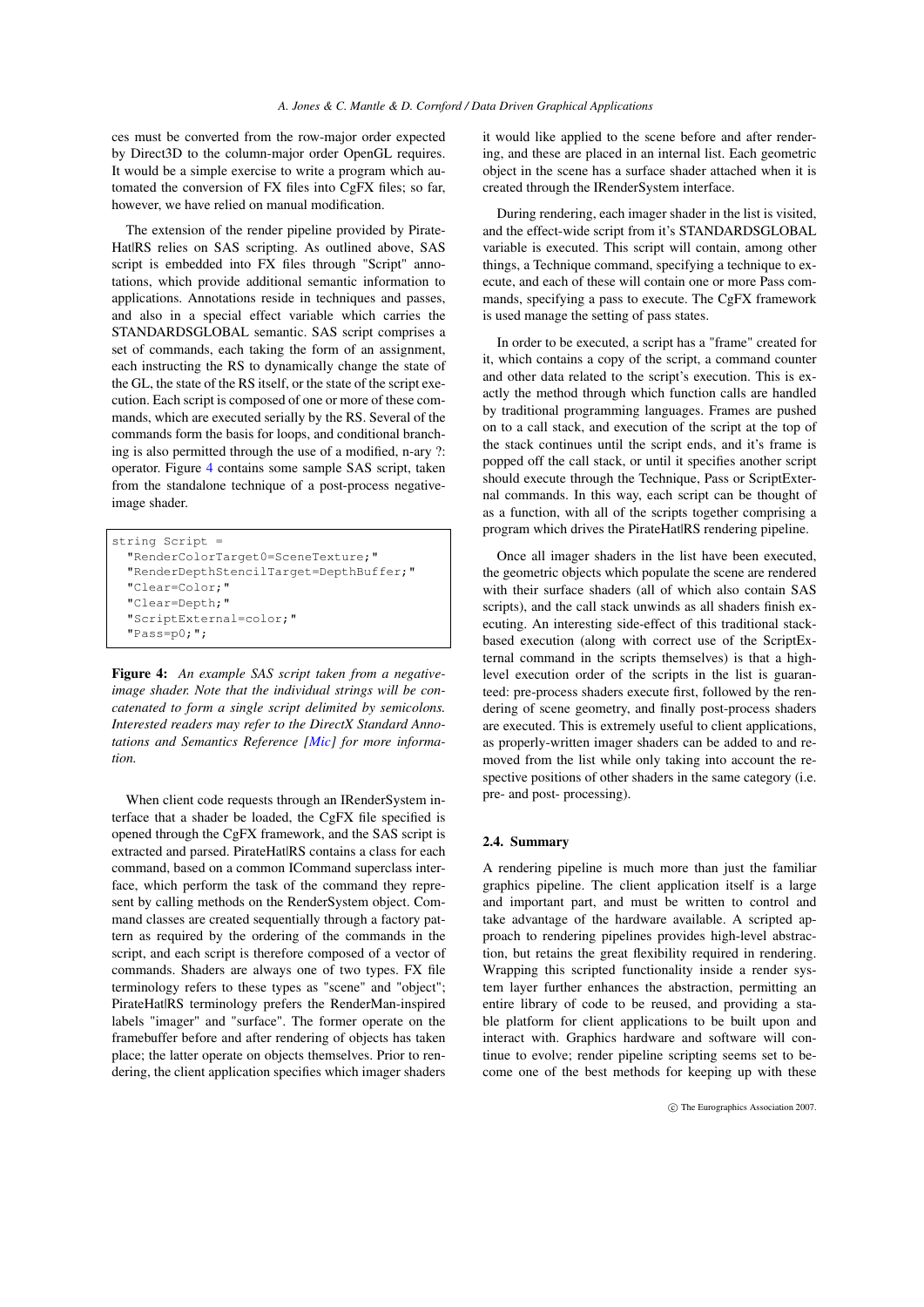changes in a manageable and timely fashion. A number of game developers are already using render pipeline scripting to build powerful drag and drop tools (for example, see [http://www.unrealtechnology.com/html/](http://www.unrealtechnology.com/html/technology/ue30.shtml) [technology/ue30.shtml](http://www.unrealtechnology.com/html/technology/ue30.shtml)).

#### <span id="page-4-0"></span>3. Data-driven applications

The rendering system described in Section [2](#page-1-0) was initially intended to form part of a flexible, extensible framework for the visualization of geospatial scenes [\[JC06\]](#page-7-0); this framework has since been named the Fluid prototype. The data-driven manipulations and abstract descriptions of runtime behaviour provided by the PirateHat|RS library form a focal part of the Fluid prototype. The Fluid prototype is a plug-in based architecture, which makes use of a collaborating collection of dynamically linked modules in order to provide runtime behaviour. The configuration and composition of these modules is driven by a high-level XML-based composition language, which incorporates a novel object-oriented type system in order to provide additional flexibility during application deployment. Furthermore, we emphasize the use of the data-driven methodology described above in both plugin implementations, and when (dynamically) configuring the application's runtime behaviour as a whole. We focus on facilitating the use of high-level data manipulations to determine the application's behaviour on multiple scales: from altering the functionality of individual plug-ins, through the formation of more complex behaviour via plug-in associations and collaborations, to the configuration of application sub-systems.

The Fluid prototype's design has evolved to incorporate themes from component based software development; the definition of its component model has been generalized to support a wide range of component types, and its composition language has been improved to provide additional flexibility, extensibility, and robustness to component software developers. Section [3.1](#page-4-1) provides an overview of the Fluid project's current status, while Section [3.2](#page-5-0) outlines our future plans to re-implement the rendering system described in Section [2](#page-1-0) within the context of the improved Fluid system.

#### <span id="page-4-1"></span>3.1. Fluid: A component framework

Fluid consists of a component framework, component model, and composition language, with a focus on providing an environment for the development of data-driven component software. Figure [5](#page-4-2) gives an illustrative overview, while the following paragraphs provide a brief description of Fluid's constituent parts.

Fluid's component framework is a generalization of the Fluid prototype's high level architecture. As described elsewhere [\[JC06\]](#page-7-0), the Fluid prototype presented two customization points for plug-in based extension: developers could replace entire subsystems in order to modify functionality



<span id="page-4-2"></span>Figure 5: *An overview of Fluid's architecture, displaying its three tiers, their respective roles, and main client interactions. Note that the Component Framework provides functionality to the higher-level Fluid tiers, and does not provide a substantial client interface.*

at a coarse level of granularity, and new subtypes of scene object facets could be introduced in order to provide custom functionality at a finer scale. By contrast, the Fluid component framework provides a uniform deployment space for components of any scale, as long as their design adheres to Fluid's component model. Fluid's uniform deployment space was originally intended to mimic the concept of namespaces in popular object-oriented languages such as C++ [\[Str97\]](#page-7-6), although its current inception is more closely modelled after Lua's tables [\[Ier06\]](#page-7-7), and provides a hierarchy of named value associations. Fluid thus provides a hierarchical, dynamically typed, globally accessible storage location in which components may be deployed, configured, interconnected and manipulated, with the flexibility and expressiveness of Lua, a popular scripting language.

Fluid's component model builds upon a common design from component based development. In order to communicate with the Fluid framework, component implementations must first make use of a given component interface. The component interface is used to create and manage component instances; as part of its focus on data-driven application functionality the component model also configures a component's runtime behaviour via its interface. The component interface also provides two facilities for component communication and collaboration: a procedure binding system, and an event subscription system. In the case of procedure connections, a component implementation is able to expose its procedures to the Fluid framework's deployment space, and form local proxies to procedures belonging to other components. The event subscription system allows components to expose event types to the deployment space, and form subscription callbacks to other components' event types. The Fluid component model thus builds upon the facilities of the component framework in order to allow for component instantiation, configuration, and collaboration, within the context of a flexible deployment space.

Fluid's composition language forms a major contribution of the Fluid project. Building upon the Fluid prototype's configuration files, as well as concepts from relevant research in composition languages [\[Bir01,](#page-7-8) [TC03\]](#page-7-9), the

c The Eurographics Association 2007.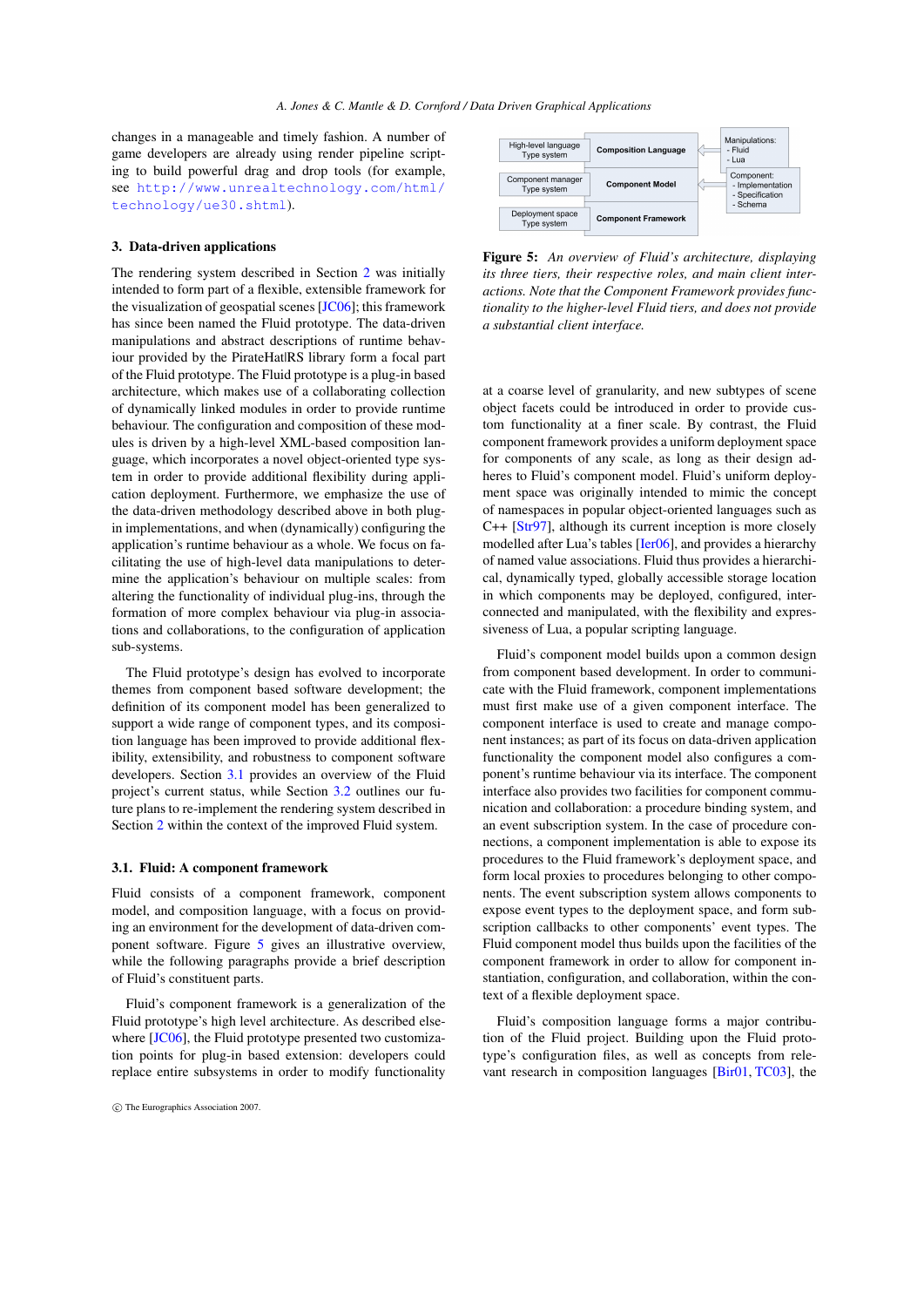Fluid framework leverages XML as a language for component software composition. An XML based composition language provides a number of benefits, including platform independence and a hierarchical structure that maps well to the Fluid framework's deployment space. Furthermore, XML serves as a suitable basis for the declaration of Fluid components and their configuration and wiring, and provides a means for composition document validation through the use of XML schema. Fluid's composition language includes mappings for a number of XML types, such as booleans, floating-point types, integral types, strings, optional values, sequences and choices between two or more types; these supported XML types, and additional types based on them, are used to facilitate type-safe communication between the Fluid framework, component compositions and their configurations, and component implementations at runtime.

Fluid's composition language is used to form coherent component software applications from collaborating component deployments. A Fluid component deployment consists of three types of file: one or more implementation libraries (currently Windows dynamically-linked libraries) implementing the component's runtime behaviour; a component specification, which provides a name for the component, and describes the component's required and provided procedure and event exposures; and finally an XML schema specifying how the component's behaviour may be configured, if at all. A Fluid developer introduces component deployments to the Fluid framework via composition files, whereupon the components become part of the framework's integrated type system. Further composition files may instantiate defined components and assign them to Fluid's deployment space; a component's configuration (if any) will be validated by its deployment's configuration schema, and any procedure or event connections described by the deployment's specification may be used to form links with compatible exposures made by other component instances. In a similar manner to existing component frameworks, Fluid components may thus be added to the framework's runtime environment, instantiated, configured and manipulated to form collaborating behaviours.

Finally, the Fluid composition language includes an additional level of abstraction to component software developers. Forming a novel link between computer games technology and the composition language field, we introduce an object-oriented, data-driven type system that operates at a macro level to allow for expressive manipulation of component compositions. While Fluid components may be instantiated and assigned to the deployment space alone, they may also form part of much larger component hierarchies, where the particular selection, hierarchical arrangement, and configuration of collaborating components forms a *composition type* at a larger scale. For example, a component software developer may associate a combination of sibling Appearance and Geometry components as a *renderable* that may be passed to a compatible component providing rendering

capabilities. Fluid's composition language supports the use of such composition types. Developers may define a given hierarchical arrangement of component instantiations, configurations, and wiring, and associate them with a *composition type name*, which may be used thereafter to instantiate a copy of the associated arrangement. Furthermore, the composition type is introduced as a prototypical instance in a *types* section of the Fluid framework's deployment space. Once defined, a composition type may be used to create additional instances of its component arrangement; alternatively, it may form part of an object-oriented inheritance relationship, whereby child composition types may inherit or override portions of its parent type's definition.

Fluid consists of three tiers: the Fluid framework, which provides a flexible deployment space alongside an XMLbased type system; the Fluid component model, which allows a wide range of component implementations to interact with Fluid's other constituent parts; and a composition language, which supports a number of high-level abstractions and manipulations to be described. Together, these three tiers facilitate the development of expressive component software compositions, with a focus on driving runtime application behaviour using high-level abstractions and datadriven methods.

#### <span id="page-5-0"></span>3.2. Fully data-driven rendering

The Fluid prototype incorporated two subsystem plug-ins that were closely tied to the geospatial visualization application domain: a scene system, which was responsible for the management and manipulation of objects representing the scene's contents; and a render system, which was responsible for providing a visualization pipeline to the other subsystems in the application. Using an early revision of Fluid's composition language, application developers could describe a given geospatial scene as a combination of smallscale plug-ins and their configurations. The Fluid prototype also incorporated the object-oriented data-driven manipulations that Fluid's composition language applies to its composition types. The scene system was required to maintain a scene graph of objects in the scene, and to update their runtime state by triggering the behaviour provided by the objects' constituent plug-ins. Objects with visual representations included geometry and appearance plug-ins, and would be passed to the render system once per frame for rendering.

We expect application developers to visualize geospatial scenes via the Fluid framework using similar techniques to those described above. However, the Fluid framework's application domain is not restricted to geospatial visualization, and it provides no native facilities for scene management, and no default rendering pipeline. In order to validate the Fluid framework, we aim to replace the Fluid prototype's fixed architecture with a collection of corresponding components and component configurations. The development of a PirateHat|RS component is expected to form a substantial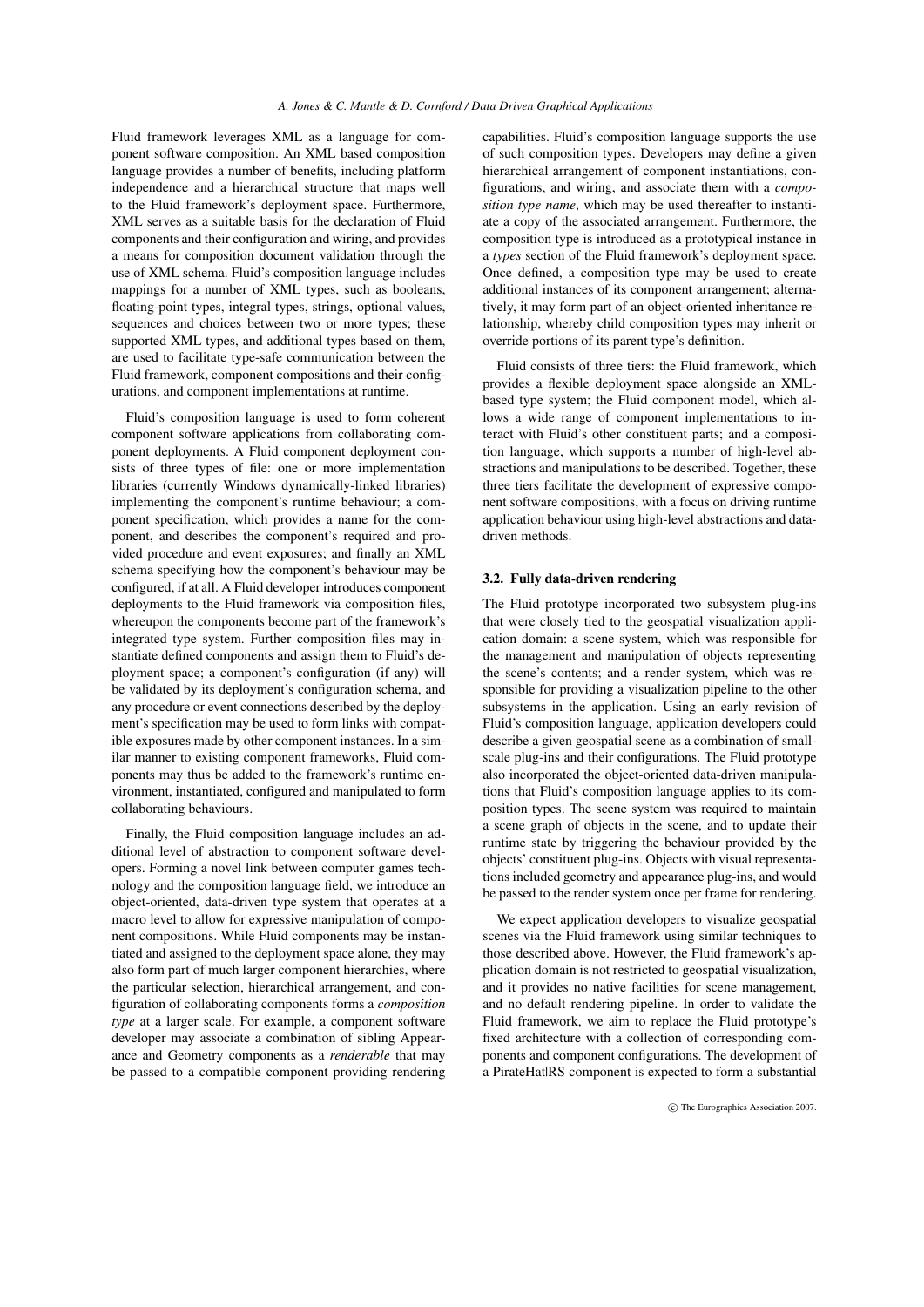part of the resulting visualization application. Section [3.2.1](#page-6-0) gives a high-level outline of the methods we intend to use in order to integrate PirateHat|RS as a Fluid component, and Section [3.2.2](#page-6-1) describes how other component deployments may interact with it.

## <span id="page-6-0"></span>3.2.1. A PirateHat|RS Fluid component

Our first task will be to develop a wrapper class that implements the Fluid component model interface, while acting as a thin proxy to the PirateHat|RS library. The resulting Fluid component, depicted in Figure [6,](#page-6-2) will expose the PirateHat|RS library's interface to the Fluid component framework, and will be responsible for forwarding procedure calls from collaborating components to their PirateHat|RS equivalents. The Render System component's specification will describe the procedures exposed by the Render System component, as well as the Fluid types required to communicate with it. For example, the specification may include definitions for a Vertex type consisting of a sequence of floats, a Geometry type consisting of a sequence of Vertex types, an Appearance type that is configured by an Effect type instance (see below), and so on. While the use of XML-derived types will allow the Fluid framework to support many interface types such as these, there will be a number of types with their own behaviour that must be defined as related component types; we describe the Effect component type as one such type below. The Render System component will also require a corresponding configuration schema that describes its configuration parameters.

An excellent example of the component types we plan to develop is the Effect component type, which will represent a data-driven rendering effect that can be attached to geometry to support a wide variety of object appearances, and also applied to the scene as a whole to provide a number of preand post- rendering manipulations. The Effect component will take either a complete high level SAS script or a path to an SAS script file, which will be validated using an appropriate XML schema. Upon instantiation, the Effect component will make use of the PirateHat|RS library to parse the given effect script, and to form an internal representation that can be communicated to the Render System component. After parsing the SAS script, the Effect component will also decorate its own instances with child elements corresponding to the script's various parameters.

## <span id="page-6-1"></span>3.2.2. Using the Render System component

The following paragraphs present an intended usage scenario for a PirateHat|RS component instance as part of a Fluid visualization application. Figure [7](#page-7-10) provides a complimentary illustration to the description given below.

In order to make use of the PirateHat|RS library as part of a component software visualization application, the component developer will first create an instance of a Render System component, with an appropriate configuration, and



<span id="page-6-2"></span>Figure 6: *An illustration of how the PirateHat|RS library is to be wrapped as a Fluid component deployment, consisting of multiple component implementations and interface type descriptions.*

deploy it to the Fluid framework's deployment space. This Render System component instance will be analogous to the Fluid prototype's singleton rendering subsystem, and will provide the visualization application's rendering pipeline functionality.

In a similar vein to the Fluid prototype's scene descriptions, the Fluid framework provides a high level of abstraction and expressiveness for defining geospatial scenes as a collection of configured component instances. However, the Fluid framework will not rely upon a dedicated system for managing such scenes; instead, composition types representing objects in the scene will be assigned to the Framework's hierarchical deployment space, while a collection of visitor components will be used to manage and manipulate them.

Application developers will describe visible geospatial objects as composition types including an associated pair of Geometry and Appearance components. One or more visitor components will be responsible for collecting visible objects and communicating their Geometry, Appearance, and other constituents to the Render System component, which will then render the object's visible representation as part of next frame.

Application developers will also be able to invoke Render System components directly in order to attach and detach pre- and post- rendering effects. Alternatively, effects may be added and removed by procedural calls made by other components, they may form part of the Render System component's configuration, or they may be manipulated via Lua scripts either forming part of current composition, or sent to the Fluid Framework by the user.

#### 3.3. Summary

The Fluid prototype is currently being redeveloped as a component framework. We aim to validate the transition, from a flexible albeit ultimately fixed architecture, to a generalized component environment by demonstrating Fluid's capabil-